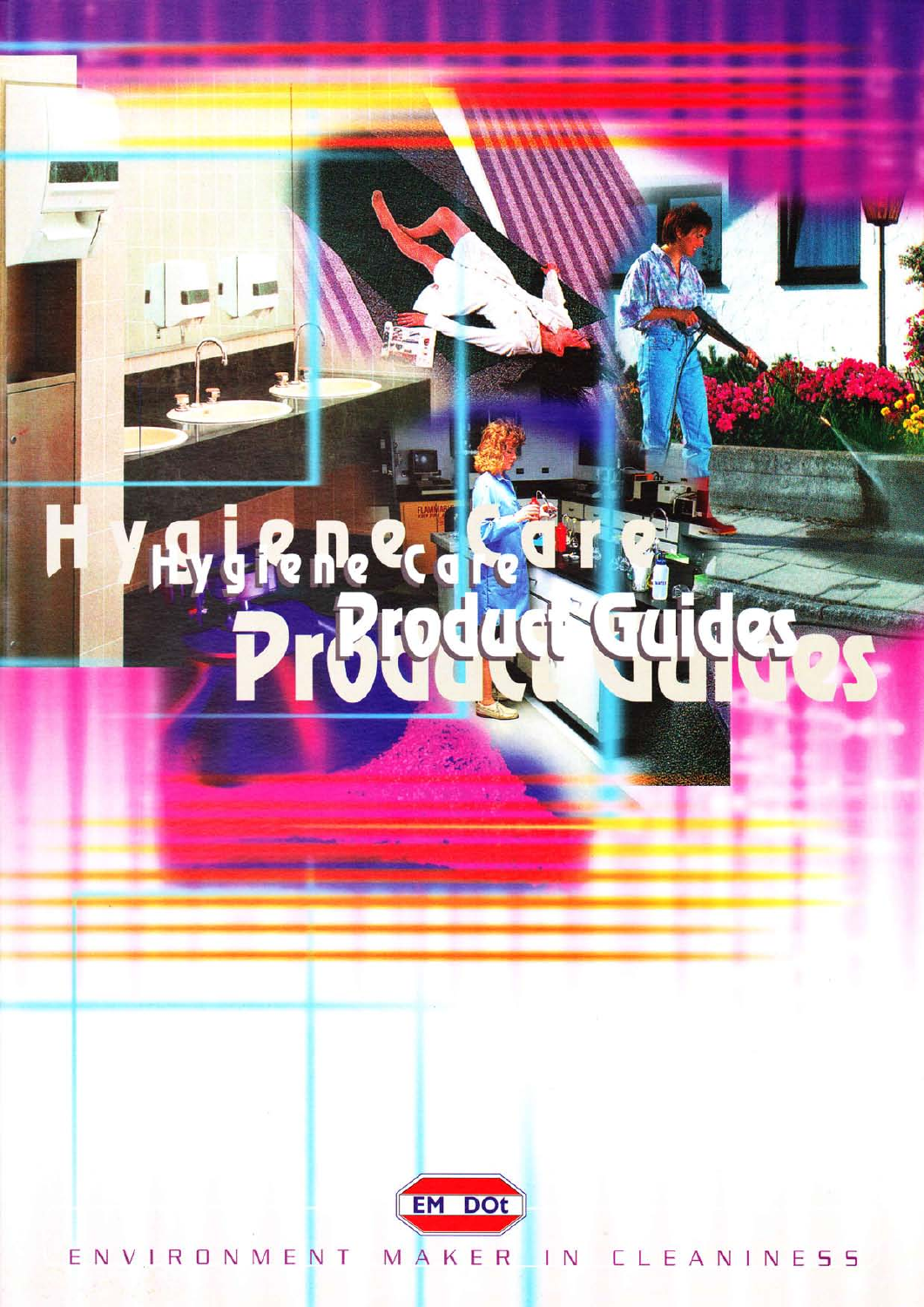#### **WANI** FLOOR SEALERS

806 TERA-SEAL - is a water-based modified acrylic seal for use on porous and badly wornout flooring prior to coating with floor finishes.

807 STONSEAL - an acrylic resin water emulsion to prevent discoloration due to stains. Suitable for indoors or covered outdoors which are badly worn, porous or subject to 'dusting'.

852 WOODSEAL - hard clear undercoater for sealing parquet flooring prior to applying finish.

872 POXY SEAL - a single pack solvent based clear polyurethane high gloss sealer for most of the flooring either indoor or outdoor.

882 TIMSEAL - a single part polyurethane high gloss varnish with good built and durable finish for timber and parquet floors.

## **WANI** BUFFING SOLUTIONS

808 ACRYL LINK - floor maintainer for wet-look system is a product developed to complement our OCEAN thermoplastic floor polish.

809 DURO BUFF - an unique acrylic polymer and wax blend spray buff floor maintainer to provide a glossy, tough protective coating.

#### **WANI** POLISH OR SEALER REMOVER

801 QUICK STRIP - is a quick acting rinse-free emulsion polish stripper for use with or without machine scrubbing. ldeal for staircase and heavy built-up edges.

802 TERA-STRIP - is a powerful floor<br>polish remover which will remove metallised polishes.

828 GEL-PINE - disinfectant floor pine gel for use as a maintainer of most types of floor areas and also has a variety of uses as a cleaner disinfectant.

846 RIDBAC - is a germicidal detergent for use in food areas, farms, hospitals, etc. lt may be use to kill off bacteria in both soft and hard water areas.

856 GUARD - is a mild lemon disinfectant, cleaner, deodorizer. Effective against the broadest range of gram positive and gram negative.

## **WANI** AIR FRESHENER AND ODOR REMOVER PRODUCTS

PH 200 PHONE SPRAY - is available in environmental friendly aerosol packs. lt cleans, sanitises telephone and leave fresh fruity fragrance.

819 AIRE-FRESH - is a perfumed disinfectant cleaner, sanitiser and deodoriser available in cherry, CG, Lime, gent fresh, safari and delta.









### **WANI** FLOOR FINISHES

804 DURO SHINE - high solids metallised floor finish for all types of thermoplastic and synthetic floor coverings.

805 OCEAN - is a revolutionary thermoplastic floor polish which has outstanding deep wet-look properties of gloss and durability. The product is extremely effective when used in conjunction with UHS or high speed rotary machines.

845 MOON LITE - metallised acrylic <sup>f</sup>loor polish for many diverse application where a combination of protection and good appearance are the criteria:

849 WOODSHINE - is a high solids drybright polish for parquet flooring giving excellent performance in a wide range of properties.

803 HI-STRIP - ammoniated floor polish remover which remove most water-based floor polishes including aged films of metallised finishes.

839 SEAL REMOVER - is a semi-gel liquid paint, varnish and seal remover.



817 BOWL KLEEN - is a quick and powerful blend of acids for toilet bowl. Will remove scale and disinfect W.C. and urinals.

820 ODOREX - is a highly compacted for long life and effective deodorizing of urinals.

827 SANI-PINE - is general purpose pine disinfectant detergent formulated to clean, disinfect and deodorise in one operation.

AR 80 CLEAR GEL - is an air fresher gel with controlled evaporation rate. lt works on molecular neutralisation of malodors.

AR 250/300 AEROSOL CAN AIRE REFILL - is an effective metered aerosol for long lasting air freshing sanitizer and neutralising in large areas. Available in lemon, CK perfume and CG.

855 AIRE-PERFUME - The fresh perfume clears the air of unwanted smells & restores freshness throughout. (Fruity fragrance in aerosol packs)

885 FREBRIC'S - An anti-bacteria, highly effective fabric refresher design to remove odours on fabric. (Applicable

in household, housekeeping, sanitary care, car care, carpet care, cat litter etc. )

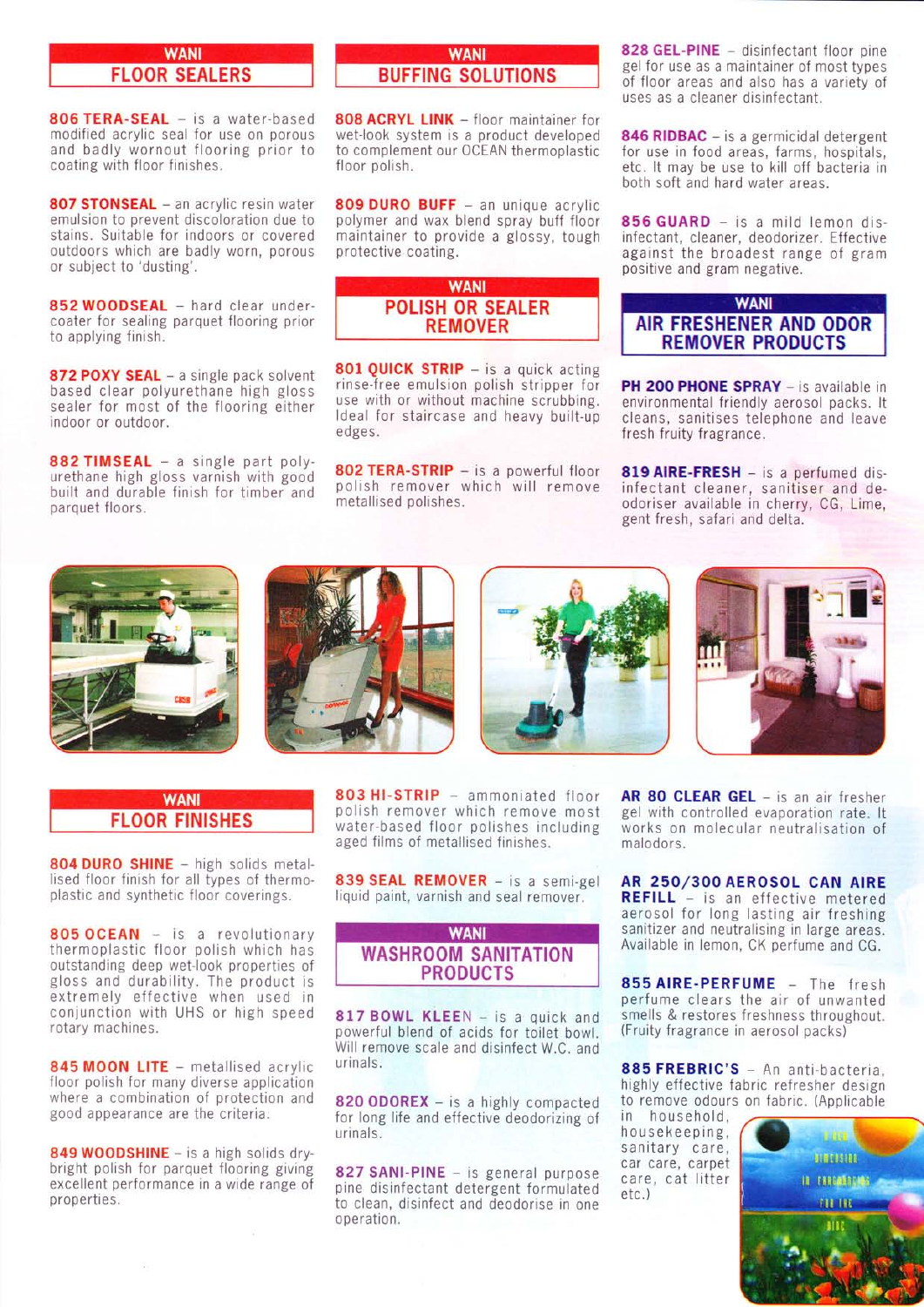

## **WANI** HAND AND BODY CARE PRODUCTS

825 HAND SOAP - is a pearlised, pleasantly perfumed hand cleaner for use in soap dispensers. lt leaves the hands clean and fresh without excessive degreasing of the skin.

826 H&B SHAMPOO - mild shower soap with luxurious conditioner to prevent excessive removal of scalp and body oil.

833 INDUSTRIAL HAND SOAP - is an emollient enriched industrial hand cleaner to get rid of grease and grime from skin.

870 SOLV KLEEN  $-$  is a solvent based 835 CLAIR  $-$  is an emulsion semi-gel, cleaner to dissolves and penetrates easy and safe to clean leave varieties of

874 AUTO KLEEN - is a detergent specifically for use with modern **838 COIL-SHIELD**  $-$  is a heavy duty automatic scrubber-dryer machines. It non-acid coil cleaning and brightening automatic scrubber-dryer machines. It non-acid contains alkalis and solvents to give an detergent. contains alkalis and solvents to give an effective grease-cut and also has the<br>necessary low-foaming characteristics,

812 RESOLVE - is a low foaming hard look. Eliminates water spot and finger surface degreaser for general use on mark. surface degreaser for general use on most daily cleaning operations. ldeal for most dany creating operations: ideal for **862 FURNITURE POLISH** – an emulsion

heavy duty degreaser which will such as wood, vinyl, metal, leather and effectively remove the toughest of cleaning problems. Therefore it has the advantage of being safe to use in F & B  $\,$  865 GUM REMOVER - no residue or areas.

**WANI** SPEGIALITY PRODUCTS

dirts. Ideal for non-water washable hard surfaces like leather, wood, pvc, surfaces. vinyl, laminates etc shiny and repels dust.

necessary low-foaming characteristics, **861 METAL POLISH** – is an aerosol can vital for these applications.<br>
stainless steel cleaner and polish<br>
maintainer to give a shiny and glossy

based furniture polish suitable for<br>cleaning a wide variety of hard surfaces 814 IND. DEGREASER - water-based cleaning a wide variety of hard surfaces heavy duty degreaser which will such as wood, vinyl, metal, leather and

> stains since total evaporation. Safe on colors, inks or dyes surfaces.

> 869 BLOC-OUT - is inhibited acidic based drains opener suitable to remove and dissolve organic matter, grease, hair, sanitary napkins and sludge.









842 HAND-GEL - is a waterless hand gel for workshops and factories.

# **WANI** HARD SURFACES CLEANERS

810 GP-KLEEN - is an alkaline general purpose hard surface cleaner to clean and emulsify grease from non-porous surfaces.

811 BIO-KLEEN - is a neutral multipurpose cleaner that is soft to hand yet excellent to use on all surfaces.

818 DICKLEEN - is an acidic mosaic cleaner which will remove scale and stubborn stain from various surfaces. Extremely effective as brick cleaner or as a rust remover from ferrous metals and mosaic.

854 BIO-CARE - is a biodegradable detergent floor cleaner for use in all cleaning operation. Recommended for bath-tub and washbasin maintenance.

 $\ddot{\phantom{a}}$ 

815 GLASS KLEEN - is for use as a window and mirror cleanser. lt will penetrates, dissolve and suspend most types dirt from glass surface leaving no marks or smears.

816 CEMENT-SOLVE - acidic concrete masonry cleaner is very effective to dissolve, suspend and clean lime, cement, scale and rust from masonry, concrete, builders plant, boilers etc.

824 DEFOAMER - will eliminate excessive foam from the recovery tanks of spray extraction machines and wet pick-up suction cleaners.

829 STAINLESS STEEL POLISH - an emulsion cleaner and polish maintainer that cleans, protects and gives a shiny appearance.

831 ALUMINIUM CLEANER - is an acidic compounded cleaner which may be use to clean rust and oil film from ferrous and non-ferrous surfaces.

873 LIFT-OFF - is packed in ready to use aerosol can or concentrated drum. lt will remove many of the inks used in felt tip adhensive and gums from most surfaces.

880 COL - is a powdered algaecide detergent for use as algae remover.



843 LAUNDET - is a liquid laundry for use with all automatic washing machine and ensuring brighter fabrics.

851 FABRIC SOFT - is a semi viscous textile conditioner to restore softening, rewetting and anti-static properties to all fabrics.

853 CHLORIN BLEACH - is a safe liquid bleach for fabrics.